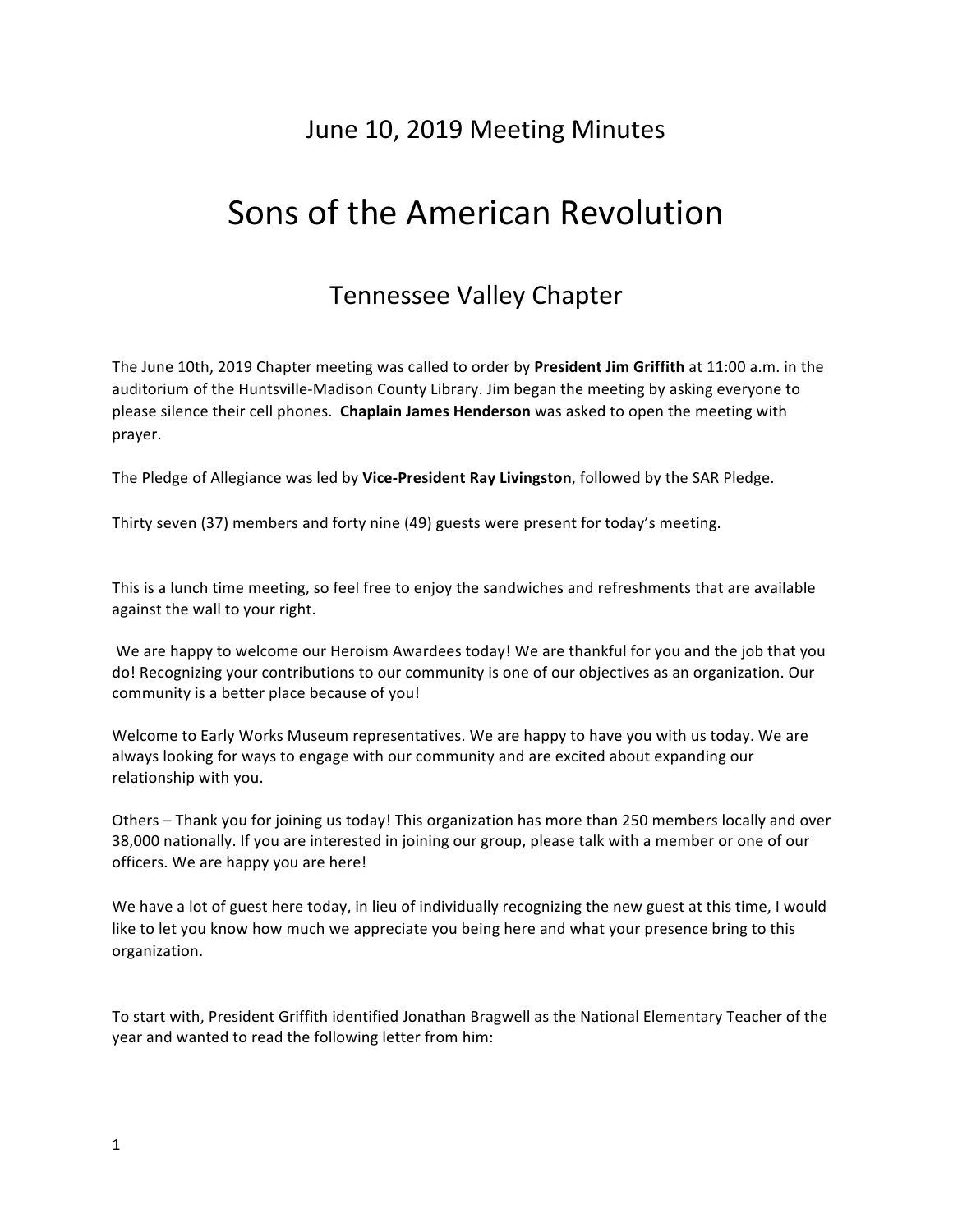#### NOTE FROM JONATHAN BRAGWELL

To The Sons of the American Revolution,

I leave on my trip to the Colonial Williamsburg Teacher Institute tomorrow! I am so excited about this learning opportunity. I am excited to represent the Hartselle City School system & the state of Alabama. I have never been to Colonial Williamsburg, Jamestown, or Yorktown. I am also excited about how my future students will benefit from me attending this teacher institute.

This whole experience of being named the National Elementary History Teacher of the Year has been so overwhelming and humbling. For 22 years of my teaching career, I have never received this type of recognition. During my 23rd year, I received the honor of being named my school's Teacher of the Year earlier in January, then the honor your organization bestowed upon me in March. I am also shocked and honored to be the first teacher from the state of Alabama to receive this award, because I know so many high quality teachers in the North Alabama area alone.

I want to take a moment and sincerely thank everyone in the Sons of the American Revolution for this honor and especially for the all expenses paid trip to Williamsburg. There is no way I would ever be able to afford such an opportunity on my own and I truly, truly appreciate it from the very bottom of my heart.

Please forward my appreciation to everyone in the Sons of the American Revolution organization.

God Bless, Jonathan T. Bragwell, M.Ed. 5th Grade Social Studies Teacher & Extended Day Director Hartselle Intermediate School 2019 Sons of the American Revolution National Elementary History Teacher of the Year Hartselle High School Football & Basketball PA Announcer

President Griffith said that this trip is going on now and that Jonathan had left last Saturday for the event. This is a huge honor, being selected out of the thousands of participants across the nation and he was sponsored by this chapter. (Applause) Jonathan will be reporting back to us as our speaker in our July monthly meeting.

Today we want to do the Heroism Awards, and we have some gentlemen here today that certainly deserve this award:

A Heroism Commendation and Medal recognizes outstanding bravery and self-sacrifice in the face of imminent danger - i.e., acts which involve great personal courage and risk to the recipient. It is intended primarily for acts by civilians, not in uniform, but does not exclude police, firemen, EMS and SAR members. It is not intended to recognize acts that would have been covered in the performance of one's normal duty, nor by medals for valor by the armed forces. Animals are not eligible for recognition. The medal may also be presented posthumously. An individual may receive this medal multiple times. Presentation and the wearing of Oak Leaf Clusters shall follow NSSAR policy.

Before we give this award out, this is an example of the oath that these men have to take before assuming their responsibilities. President Griffith thought by reading this oath to the group, we would have a better understanding of their responsibilities: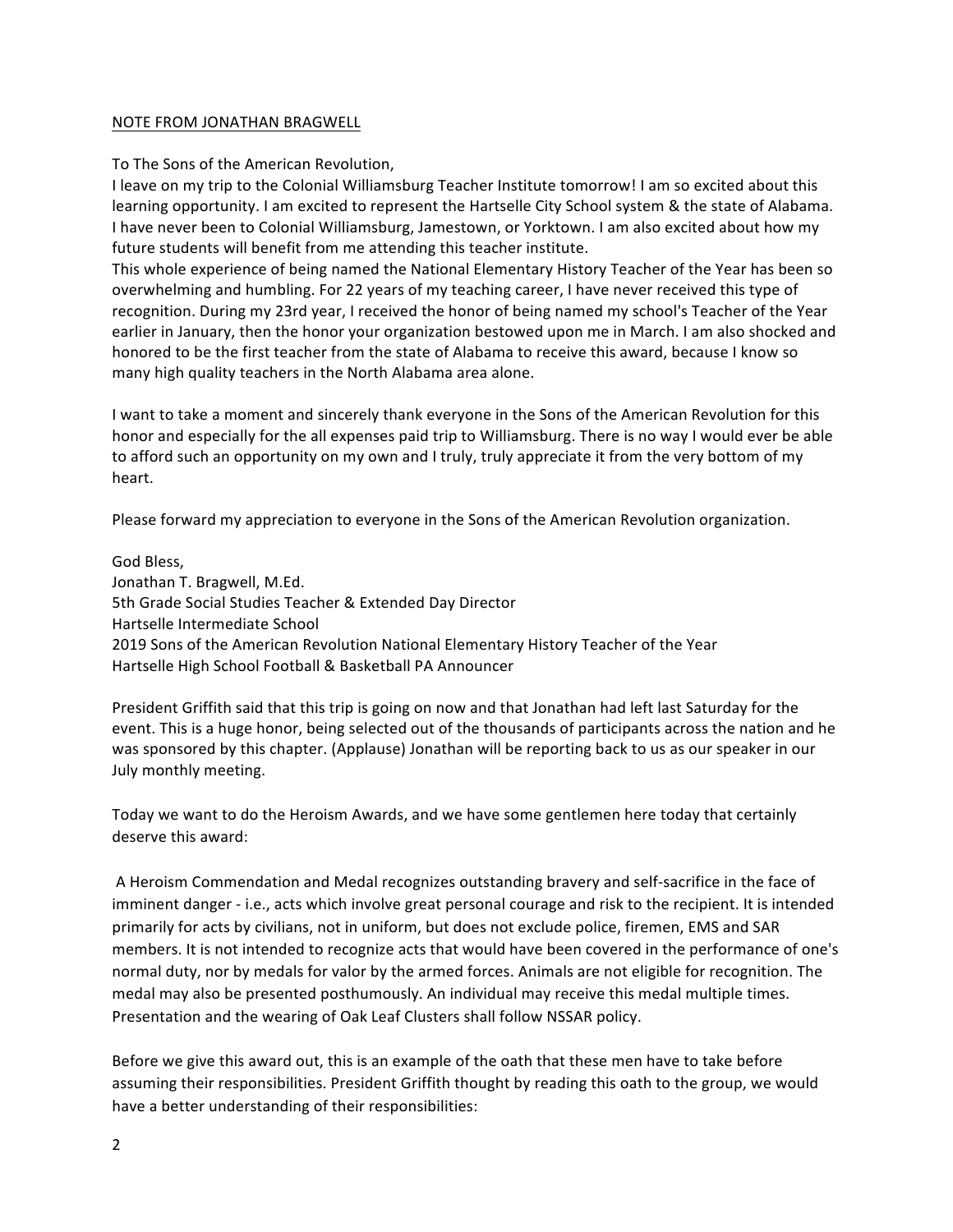I solemnly swear that I will fulfill my duty according to the tenets of this oath:

I will honor the tradition and sacrifice of those officers who have preceded me, and will seek to pass on my knowledge and experience to those who follow my path.

I will faithfully serve and protect my community while recognizing that policing is strong medicine and must be delivered at the right dosage. I will apply my craft accordingly, avoiding the dual temptation to over-police or de-police neighborhoods and communities that need my help the most.

I will remember that policing is both an art and a science. I will seek to carry out my craft skillfully, judiciously, and with empathy. I will embrace what is known about policing and seek to advance the evidence base to answer that which is unknown.

I will remember that policing, especially its coercive elements, is not a panacea for social ills. I will not be ashamed to de-escalate, wait for backup, or request the assistance of professionals outside of my field that are better equipped to address the root of the problem.

I will respect the humanity of those whom I encounter, both victim and suspect alike. I will treat life as sacrosanct and will only use deadly physical force as a last resort. If I must employ deadly force, I will strive to preserve life once it has been applied.

I will remember that I do not police an act or behavior, but a flawed human being, whose conduct may jeopardize their own future and that of their family.

I will prevent crime whenever I can, for the absence of crime and disorder is preferable to the visible evidence of police action in dealing with them.

I will remember that my calling as a police officer is an honorable one, but should never set me apart from society or the community I serve. I have been granted authority and am enjoined by duty, yet I am a member of the public and share the same obligation to comply with the laws I am sworn to uphold.

If I do not violate this oath, I will one day retire from public service having earned the enduring respect of my colleagues and my community.

Heroism Awards were presented by Vice President Ray Livingston to the following officers in groups:

The first group of officers is from the city of Huntsville. President Griffith asked the following officers to come up front: Office Christopher L. Wellman, Officer Darren W. White, Officer Taylor J. Davis, and **Officer Larry W. Tomlin.** 

All of these officers were recognized for their professionalism on January 16, when a suspected carjacker fired shots at officers during a pursuit. Due to their training, no one was injured in the incident and the suspect was taken into custody.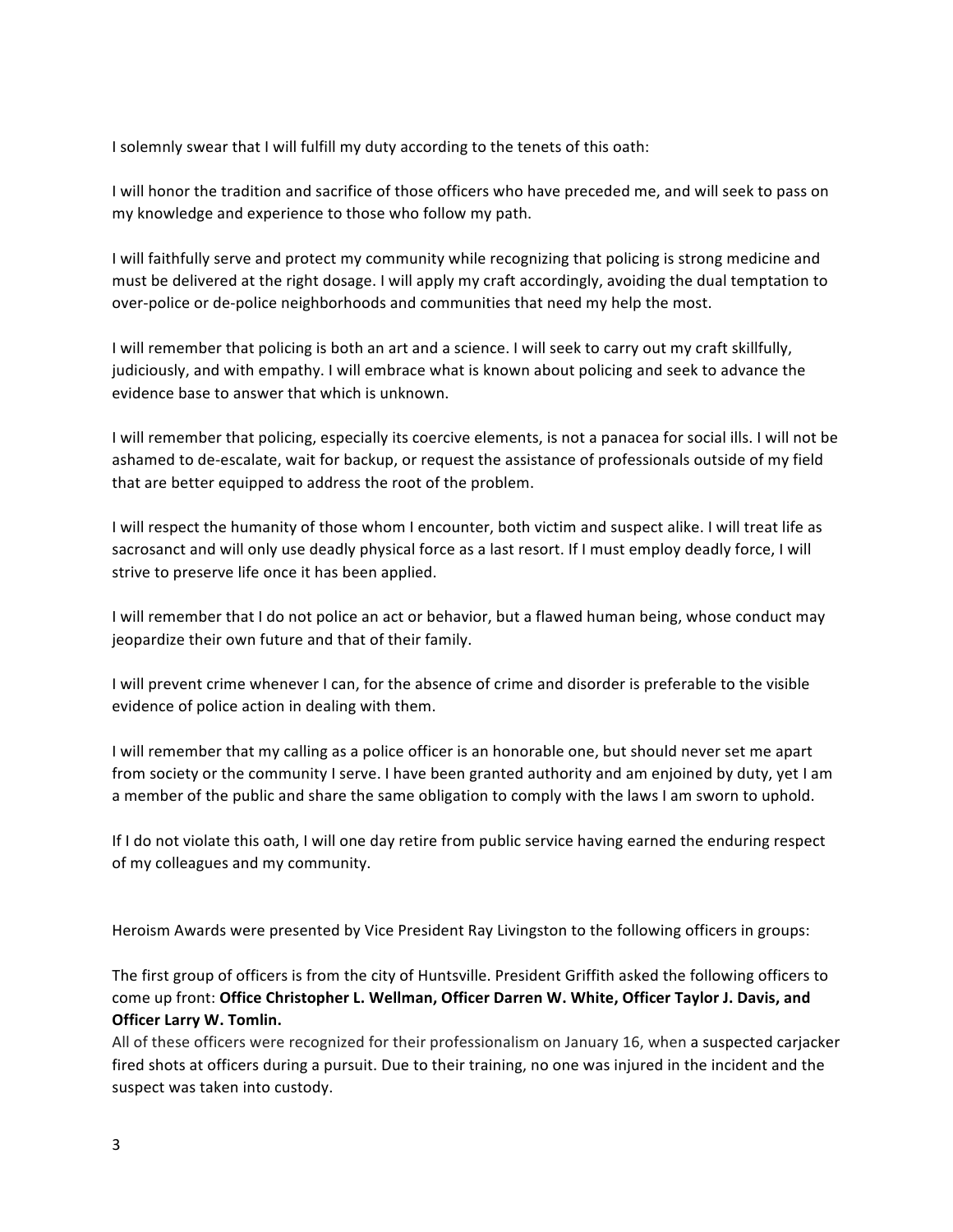The second group of officers is from the city of Hartselle. President Griffith asked the following officers to come up front:

#### **Mr. Stephen D. Johnson, Officer Robert W. Baker, Officer Roger R. Speake and Captain Robert A. Finn**

All of these officers were recognized for pulling a lady out of a burning building just prior to it being totally engulfed in flames and an ensuing explosion of oxygen tanks in the residence.

After the officers received their medals and certificates, President Griffith stated that these are examples of split second decisions that these men have to deal with on a daily basis and we should all be proud of them. President Griffith indicated that they were all welcome to stay, but allowed for a short break while the officers returned to work.

Introduction of **Jim Maples** by Vice-President **Ray Livingston**: Jim has been a major player in the success of our chapter. He is the former Chapter President and also past State President. Jim is our present Communications Secretary, he produces our newsletter, manages our website, does our nametags, and numerous other activities supporting both the State and local chapter.

Next, Vice- President Livingston asked Jim Maples to come forward and give his special Presentation. Jim calls his presentation "Lafayette Visits Alabama". Before Jim got Lafayette to Alabama, He did cover his Revolutionary War service and his friendship with George Washington.

Lafayette had first come to America from France 47 years earlier to support America's war for independence from Great Britain. At the age of 20, Lafayette was made a major general and served with distinction on Washington's staff, fighting in important battles at Brandywine in Pennsylvania and Yorktown in Virginia. Upon returning to France after the war, Lafayette became embroiled in the French Revolution and ultimately had to flee France because of his opposition to the excesses of the revolutionary Jacobin Party

 In 1818, he was elected to the French Parliament, where he served until 1824 as a leader of the opposition party and promoted such liberal measures as freedom of the press and religious tolerance. After losing his seat in Parliament, Lafayette accepted an invitation from President James Monroe in 1824 to make a grand tour of what were then the 24 U.S. states. The invitation was extended not only to honor Lafayette's service to America but also to expose a new generation of Americans to the "Spirit of 1776." Lafayette's extended tour began on August 15, 1824, when he arrived at Staten Island, New York. The Alabama General Assembly passed a joint resolution officially inviting Lafayette to Alabama, and Gov. Israel Pickens issued a formal invitation in late December 1824. The announcement of Lafayette's visit created great excitement in Alabama. The legislature authorized the payment of entertainment expenses out of public funds and Governor Pickens selected planning committees for lavish festivities to be held in Montgomery, Cahaba, and Mobile. To ensure Lafayette's comfort during his travels, refreshments and supplies were cached along the route for the entourage.

Although Alabamians treated Lafayette's visit with enthusiasm and fanfare, the visit was in fact a severe financial burden for the state. The total cost approached \$17,000, which was quite a strain on the limited resources of the new state considering it only spent \$10,000 to build the capitol building at Cahaba. The state's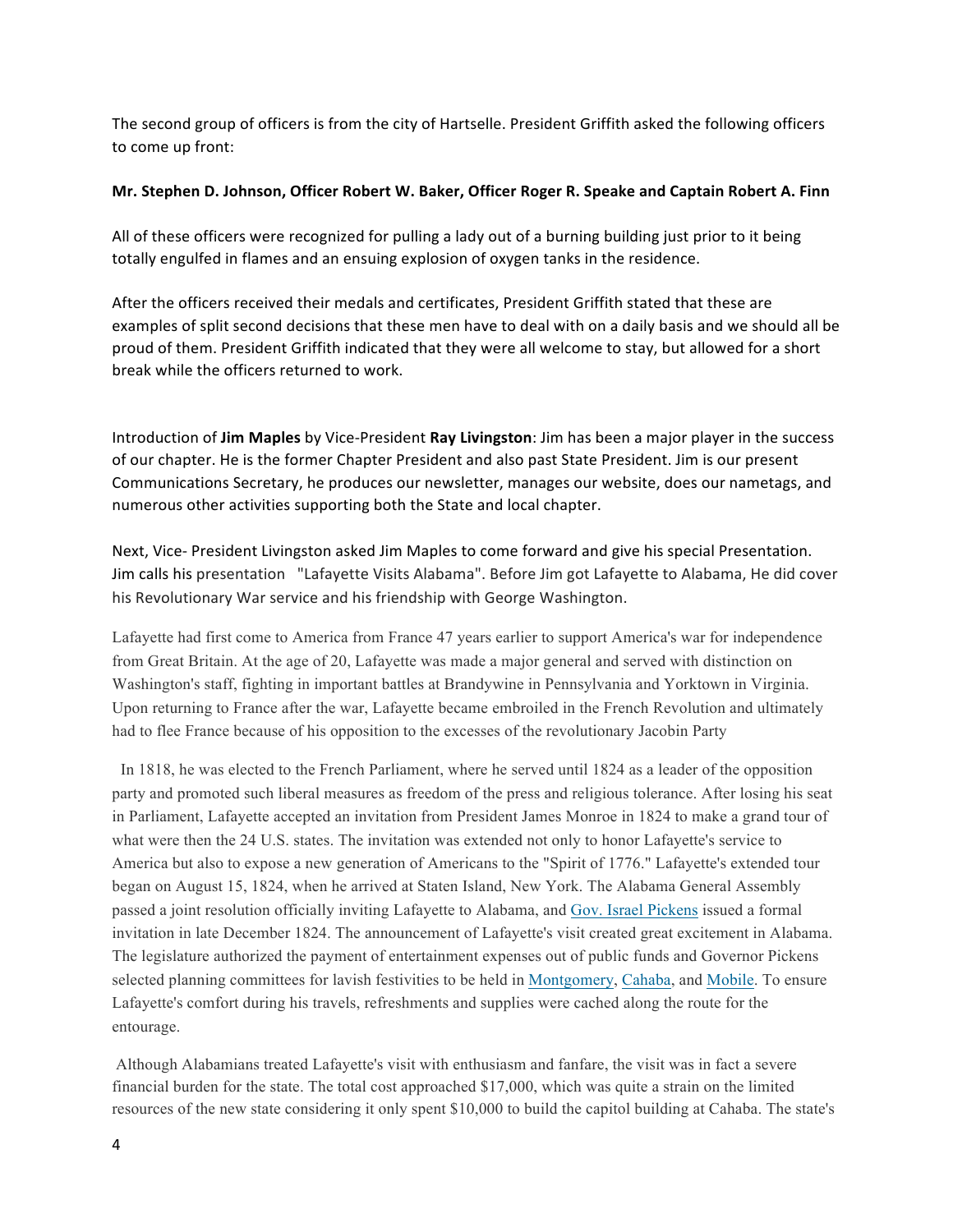bill would have been even greater had the members of the military escort not paid their own expenses. Nevertheless, Lafayette's visit to Alabama exposed its early citizens to a world beyond the confines of its frontier borders. The excitement it generated prompted numerous inhabitants of isolated areas of the state to travel hundreds of miles to Montgomery, Selma, Cahaba, Claiborne, and Mobile, to see America's most prominent foreign dignitary. Among these were a few remaining veterans of the American Revolution, who came to pay respects to their old comrade in arms

Lafayette Died in Paris, France on May 20, 1834 at the age of 76. One interesting fact was that his son spread dirt taken from Bunker Hill on his grave in France.

Jim was presented a certificate for his presentation. Jim was also given additional praise from President Griffith for all he does for our chapter.

#### **OLD BUSINESS**

Reading of last month's meeting Notes

President Griffith asked for the reading of the minutes from the previous meeting. A motion was made by Jim Griffith to suspend with the reading of the minutes, the motion was seconded by Bob Doherty. A voice vote was called for and the motion was passed to dispense with the reading by unanimous vote.

President Griffith then asked Bob Doherty to come up and make a presentation. Bob then presented Dr. Frank Paul Stefano with a Certificate of Military Service (Navy).

Bob then updated us on the Certificate of Patriotism which is now presented by National. About a year ago, the National organization thought that they should handle this award. The chairman and Vice Chairman of the national committee made the procedure change, and then found out that they must go thru other committees to make their changes. Last month, both resigned and now a new chairman and vice chairman have been assigned. Until things are sorted out, we will not be putting any new candidates in for this award.

President Griffith also announced that our Chapter was awarded the State Americanism award for chapters of over 100 members. Bob Anderson expressed to the group how important this award is to the chapter because it is based on chapter activities. We are now competing for the National Neal Shepherd Americanism Award. President Griffith thanked last year's President Randal Jennings for his leadership in this award.

President Griffith also announced that one of our own -Jonathan Gubert, a member of the Tennessee Valley Chapter has received his appointment to West Point Military Academy in the fall. Gubert, son of compatriot Michael Gubert is a member of the National Honor Society, a varsity letter member of Sparkman High cross country team and an Eagle Scout. He is an executive officer with a rank of major for Sparkman's JROTC army battalion and commander of the JROTC drill team. He received nominations to West Point from Representative Mo Brooks, Senator Richard Shelby and army JROTC.

## **Officers Report**:

President-**Jim Griffith** Schedule of upcoming events: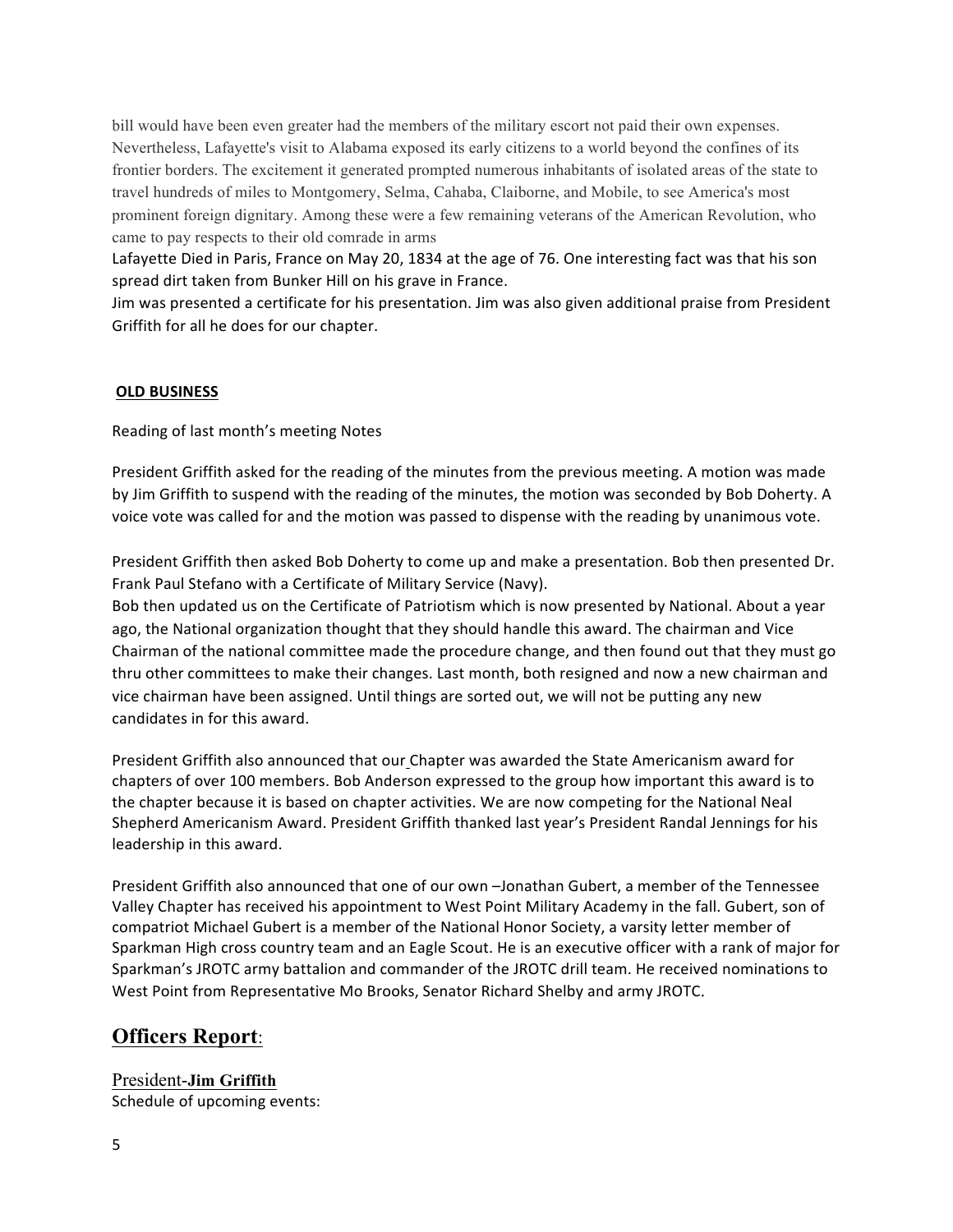- June 21st Flag Pole Dedication at the American Village (Bob Anderson will provide additional details later)
- June 27th BOO Meeting
- June 29th Skeet Vaughn's 90th Birthday Party, All members are invited. Jim can provide address if you are interesting.
- July  $4^{th}$  Color Guard participation in the 4th of July event at the American Village Cemetery in Montevallo, AL.
- July 11th at 5:00 p.m. TVCSAR visit to the Huntsville Botanical Garden to see "Making" Alabama, A Travelling Bicentennial Exhibit".
- August  $10^{th}$  Tentative Grave Marking for DAR Daughter
- August 23rd Summer Social at Whitesburg Baptist Church Event Center with entertainment from "Eight Feet Wide", a barbershop quartet. (Free of Charge)
- Sept.  $17^{th}$  Athens State University Constitution Day Celebrations.
- Next Meeting will be on July 8th

50% reimbursement has been approved by the ALSSAR for the Jonathan Bragwell reception. Total cost of the reception was about \$560.00. The check has been delivered to Randall Jennings.

We have several monthly meetings upcoming where we were unable to get this space. At this point, our September Monday meeting has been moved to Wednesday of the same week. Set your Calendars. If anyone has any concerns, please follow up with President Griffith.

Bob Anderson announced details of the Flag Pole Ceremony at American Village on June 21st. Bob started by showing a slide picture of the new Flag Poles taken at the BOM Meeting. Bob said that we still need another \$800 dollars for the maintenance fund. He is still accepting donations. The Dedication will begin at 10:30am up on the hill. The  $2^{nd}$  part will be a sit down lunch provided by American Village in Liberty Hall. Everyone is invited, but you must RSVP to Bob or to Jodie at the Village to participate in the lunch event. The Village will be open that day and tours will be available after lunch. Dress code for the event will be polo shirt and slacks unless you are participating in the event. Warren Alter will be the speaker making this a National event for the Color Guard. At this point, we will have Color Guard from Tennessee, Georgia, Mississippi and Georgia. Any questions should be directed to Bob Anderson.

#### Vice President-**Ray Livingston**

Recognition of JROTC Cadets is now complete for this year.

Next month's speaker will be our Teacher of the year award winner, Jonathan Bragwell. You do not want to miss this presentation.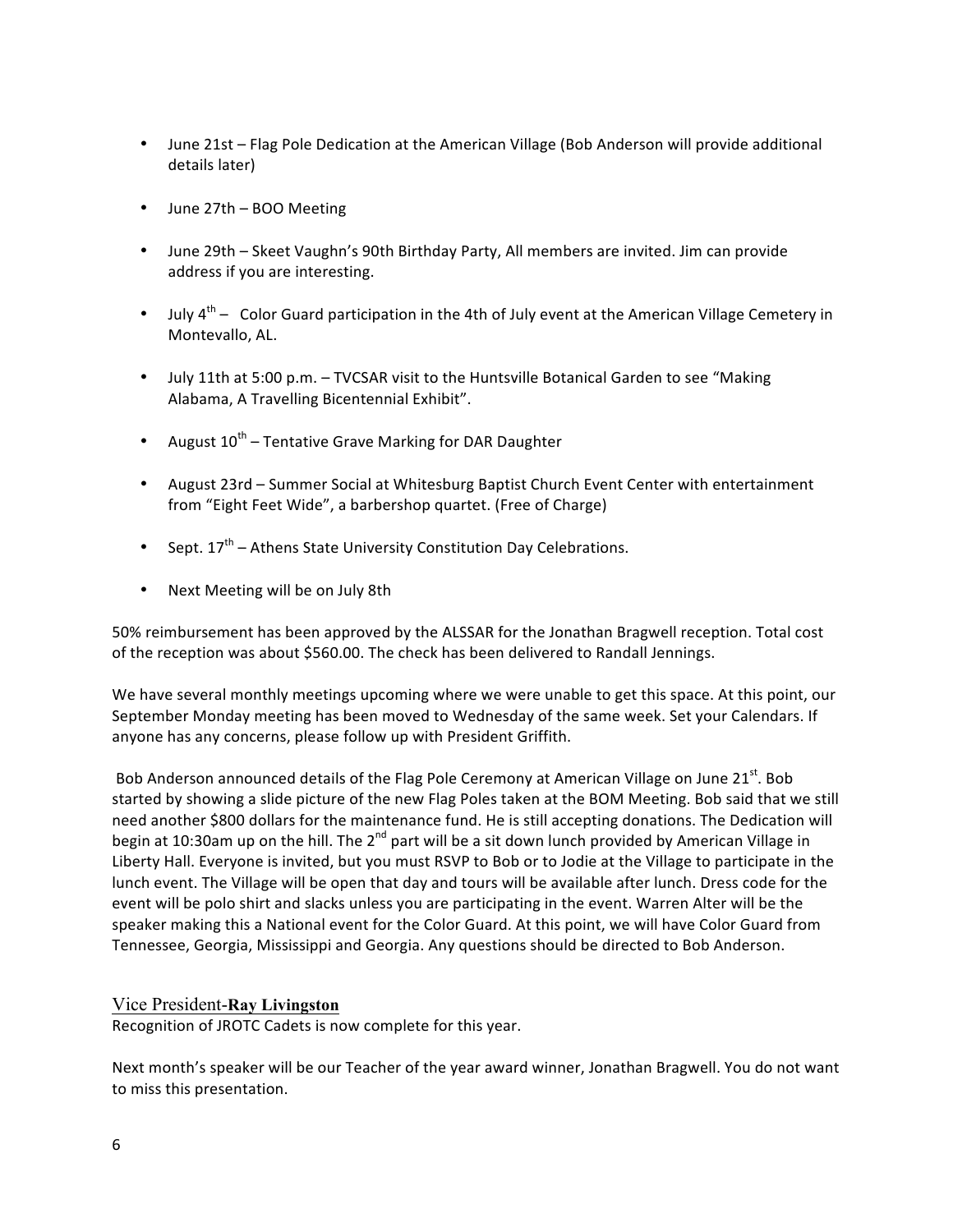Chaplain –**James Henderson**

Nothing new to report.

## Treasurer-**Randal Jennings**

Nothing new to report.

## Registrar-**Charles McMurry**

TVCSAR Registrar's Report updated as of 2019 June 06. Several new prospects added since last month and are labeled as new in the report. There are two new registrations approved. Three SAR Applications were received at NSSAR since the last meeting for a total of six applications awaiting review.

### Summary as of 06 June 2019:

- 1. SAR COMPATRIOTS REGISTERED AWAITING INDUCTION-2
- 2. SAR APPLICATIONS RECEIVED AT NSSAR AWAITING REVIEW  $-6$
- 3. SAR APPLICATIONS MAILED NOT RECEIVED AT NSSAR-0
- 4. SAR APPLICATIONS STARTED, NOT FINALIZED -24
- 5. SAR PROSPECTS: AWAITING PROSPECT'S FAMILY DATA INPUT 52
- 6. SAR SUPPLEMENTAL APPLICATIONS APPROVED, CERT NOT AWARDED--0
- 7. SAR SUPPLEMENTAL APPS RECEIVED AT NSSAR AWAITING REVIEW-1
- 8. SAR SUPPLEMENTAL APPS MAILED NOT RECEIVED AT NSSAR-0
- 9. NEW SAR MEMBERS INDUCTED AT LAST REGULAR MEETING 13 May 2019 10

### Recording Secretary-**Benny Hannah**

- Notes recorded in our monthly meetings are published by Jim Maples in our bi-monthly newsletter.
- Americanism Award data for 2019 is being collected and input into an official active SAR spread sheet. Need all members to please send e-mails of any Chapter activities outside our regular meetings to Benny Hannah. Please include any documentation or pictures.
- Pictures for the State Face Book page should be forwarded to Benny for inclusion in our State site. Randal also noted that we have a chapter Face Book page.

## Corresponding Secretary-**Jim Maples**

The latest newsletter is posted to the website at www.tvcsar.org. There is a link on the home page or you can go to "Newsletters" where the latest issue is at the top.

John Hunt Society - Children of the American Revolution presentation by Jim Maples, and Bob and Kay Anderson

Our chapter is now over 220 members again.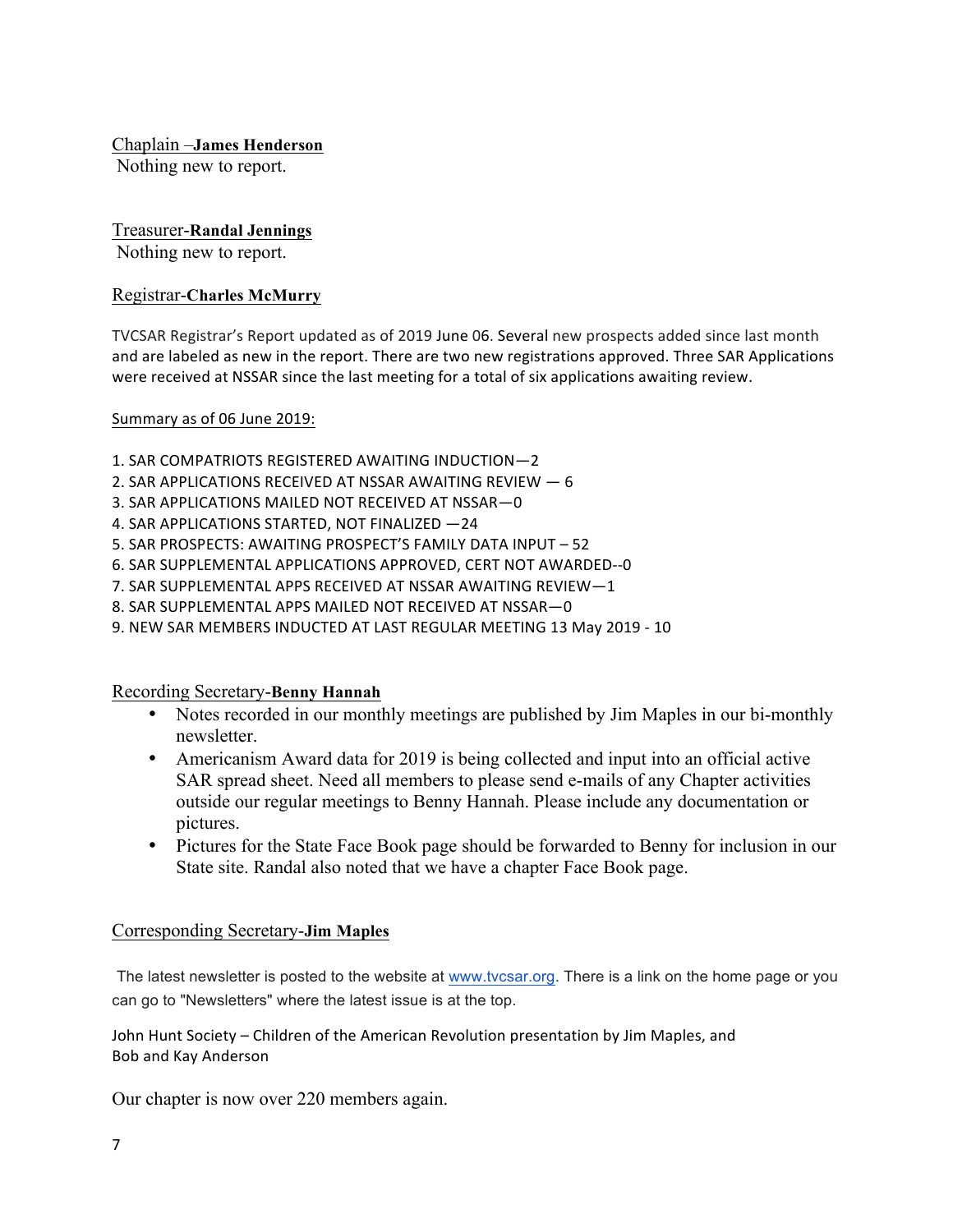Our August Speaker will be Tom Walker from American Village; he is a terrific Speaker and is also Chairman of the Alabama 200 Bi-Centennial.

Historian –**Cliff Lanham** Absent, Cliff has a staph infection following some minor surgery. He is on an antibiotic drip at home.

Genealogist-**Warren Adams** Absent

## **Committee Report:**

**Randal Jennings** updated the chapter on the current Color Guard activities:

Recent activities included: Wreath Laying - Memorial Day Ceremony Color Guard - Memorial Day participation at The American Village Upcoming Activities: June 21<sup>st</sup>-Flag Pole Dedication July 4<sup>th</sup> –American Village Aug.10<sup>th</sup>-Grave Marking Sept 17<sup>th</sup>-Athens State University

The Color Guard is still looking for new members. One of our challenges this year is to increase our numbers. If anyone is interested we have some extra uniforms. Please contact Randal for information.

Flag Committee- If you know of anyone who is properly displaying our Flag please let Randal know so he can recognize them with a flag certificate.

President Griffith indicated that he would like to regress and go back and recognize our  $1<sup>st</sup>$  time guest or visitors that may be in attendance. Please stand and introduce yourself. Ron Bridges, Randy Morrison, Nancy Helms, Susan Elrod all stood and were recognized.

Visitors from Early Works Family of Museums (**Julia Coberly and Catherine Cape**) President Griffith thanked them for their attendance and indicated that he and some of the officers would meet with them after our regular meeting to discuss areas where we can work together.

#### **NEW BUSINESS: (None)**